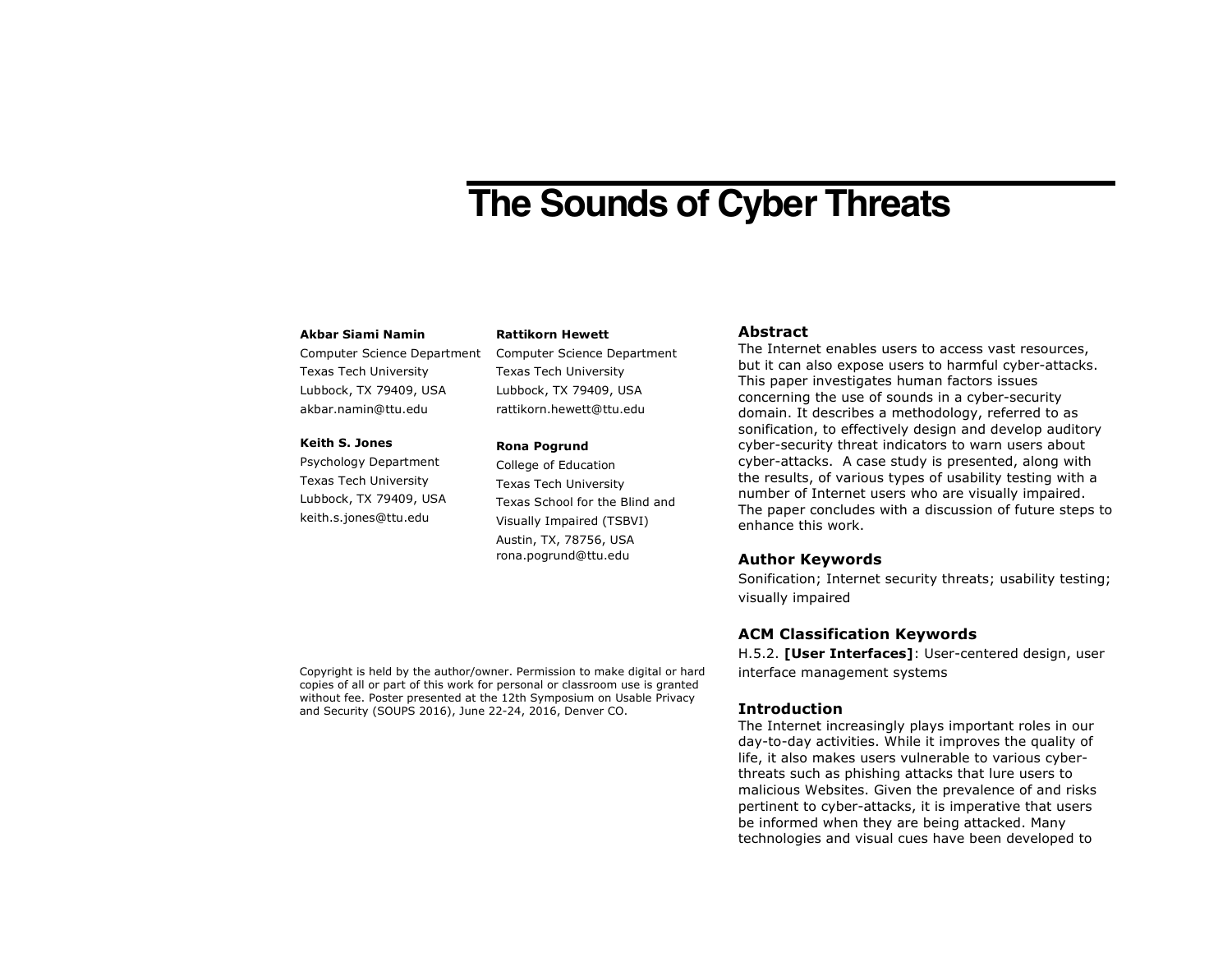

Figure 1. Casting a fishing rod - The sonification for phishing attack.



Figure 2. Dropping bombs - The sonification for malvertising.



Figure 3. Typing on a keyboard - The sonification for form-filling.

help detect and determine the risks associated with cyber threats. While these cues are useful, the main drawback of using *only* visual cues for cyber attack alert is that they not always available to all users, in particular, those with visual impairments. The use of sounds could be a good complement to visual cues.

The goals of this research were to investigate (1) how practical it is to convey security alerts to the targeted victims through sonification, and (2) whether Internet users find these sounds to be accessible and easy to use. This paper presents a methodology for sonifying cyber-security threats using non-speech sounds, earcons, in order not to further complicate the already sound-intensive screen reader users [6, 7, 8]. The focus was on sonifying three security threats and cues: *phishing*, *malvertising*, and *form-filling (or typing sensitive information)* into a form. Basic steps and results are briefly described below. A detailed and context-dependent report is published in [10].

#### **Sound-Featured Design: Issues & Approach**

Designing effective computer-human interfaces to warn users, particularly those with visual impairments, in the context of cyber-attacks, faces several challenges. First, while sonifying warnings is well studied, almost all do not apply to cyber-attacks, which can take many forms, many of which are difficult to understand and articulate and are even unknown to novice users. The design must be able to convey the warning at different levels of danger to users with diverse backgrounds. Second, users with visual impairments use screen readers, which auditorily present information that normally would be graphically displayed on a computer screen (e.g., conveying text via speech). Microsoft Internet Explorer with a screen reader such as Job Access with Speech (JAWS) speaks the elements of the computer's interface aloud. The user hears synthesized speech as she navigates a document or the Internet on the computer screen. Human linear-like perception of sounds is limited compared to the nature of visual perceptions. Finally, the visual cues that individuals

without visual impairments use to detect cyber-attacks can be lost when screen readers translate the system's interface into a verbal description. It is difficult for visually impaired users to know that those around them can see their information being typed into an insecure field.

This research proposes an earcon-based sonification design. Three approaches to designing non-speech sounds or earcons include: the *representational*, *abstract,* and *semi-abstract* approaches [1, 4]. The representational approach uses natural sounds. For example, the threat of a security breach could play the sound of an old creaky door. The abstract approach uses sounds that are synthesized from basic sound components. Combining pitches with simple rhythm and pitch design can be used to represent complex information. The semi-abstract approach is a mixture of the two.

The design principle focused on user-centric information that uses sonification as a means to convey i) the "*concept"* or "*meaning"* of associated cybersecurity threats. ii) the "*consequences"* of the threats for users. and iii) the "*actions"* that users should take in response to the current threat. There are many types of cyber-security threats [9]. The CIA (Confidentiality, Integrity, and Availability) organizes attacks based on whether they threaten the **C**onfidentiality of information and users, tamper with the **I**ntegrity of information, or hinder the **A**vailability of services. The selection of sonification approaches largely depends on the underlying context. Selecting appropriate sonification approaches also rely on the ease to remember, the types of audiences, the familiarity of sonifications, and the relevance to the events sonified. Similarly, the selection of sounds mainly depends on the type and severity of events being sonified [4]. For instance, an event with catastrophic consequences should have loud and high frequency sounds.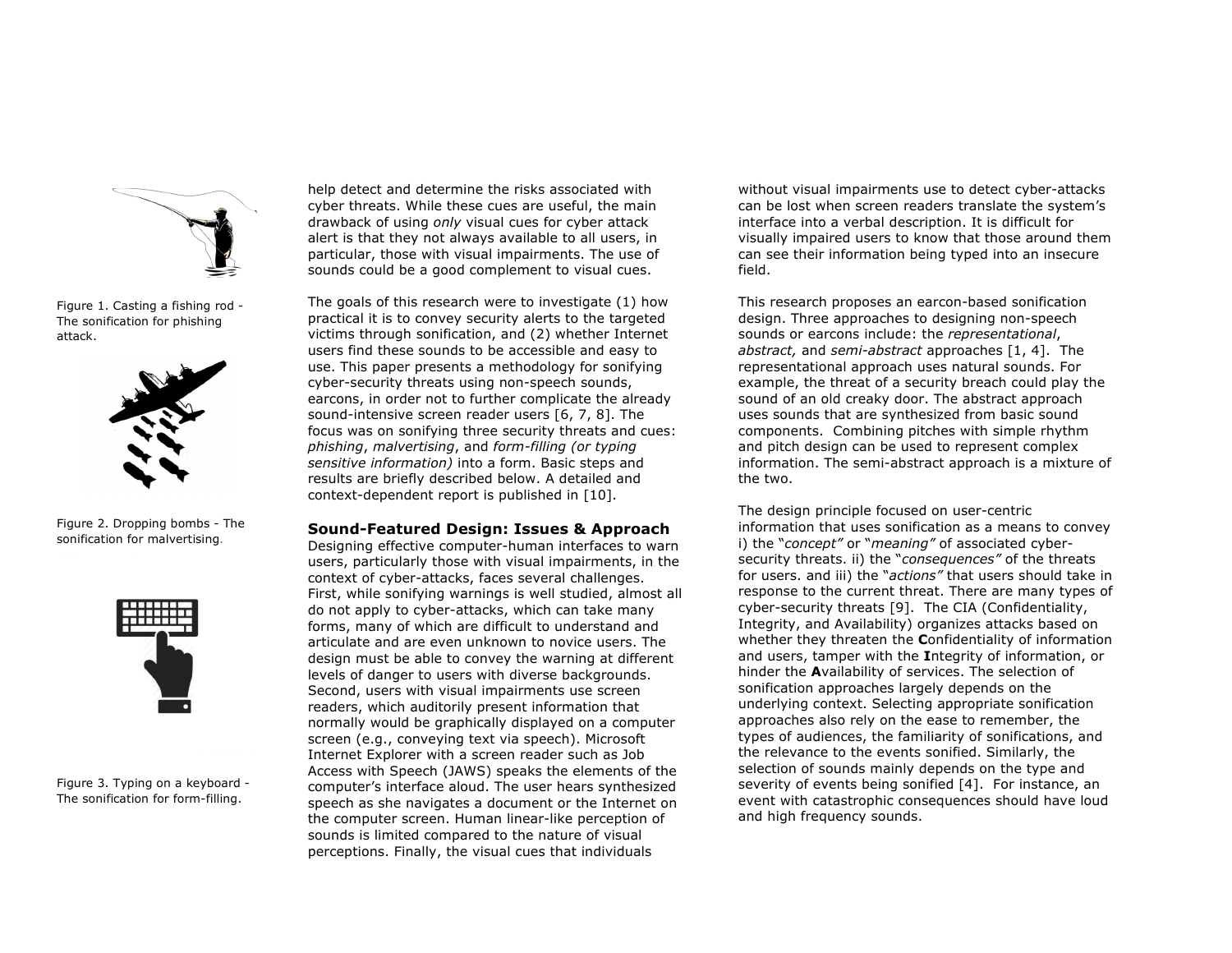|                                                                                                            | Threat       | Sonification                                                           | Correctly<br>Identified | Average<br><b>Pleasantness</b> | Average<br>Urgency | Average<br>Conspicuity | Rated<br>Best       | Correctly<br>Remembered |
|------------------------------------------------------------------------------------------------------------|--------------|------------------------------------------------------------------------|-------------------------|--------------------------------|--------------------|------------------------|---------------------|-------------------------|
| <b>Set of Sonifications and</b><br>the Rationales                                                          | Phishing     | - Casting a fishing reel<br>- Breaking Glass<br>- Opening a Rusty Door | 80%<br>0%<br>0%         | 2.4<br>2.8<br>2.4              | 3.6<br>2.8         | 4.4<br>4.2             | 60%<br>40%<br>0%    | 40%<br>60%<br>60%       |
| Phishing:<br>1. Casting a Fishing Reel.<br>Users should recognize it as a<br>fishing reel and then connect | Malvertising | Dropping a bomb<br>- Pouring Water<br>- Sounding a Siren               | 40%<br>20%<br>60%       | 3.2<br>2.6                     | 4.2<br>2.8<br>4.6  | 4.4<br>4.8             | 20%<br>0%<br>80%    | 80%<br>40%<br>60%       |
|                                                                                                            | Form-Filling | Typing on a keyboard<br>· Bubbling Water<br>- Playing a Slot Machine   | 40%<br>20%<br>20%       | 3.4<br>3.4<br>3.2              | 4.4                | 2.8                    | 100%<br>$0\%$<br>0% | 80%<br>80%<br>80%       |

that with a phishing attack. *2. Breaking Glass, and 3. Opening a Rust Door*. Phishing attacks often involve attempts to steal information, which is analogous to burglary.

## **Malvertising:**

1. Dropping a Bomb*, 2. Sounding a Siren*. Can wreak havoc on one's computer. 3. *Pouring Water into a Container.* An analogous to the process of downloading a file.

# **Form-Filling:**

1. *Typing on a Keyboard.* A component of filling out an online form.

2. *Bubbling Water.* An analogous to an ongoing process such as filling out a form.

3. *Playing a Slot Machine*. The threat during form-filling is exposing sensitive and expensive information.

**Table 1.** Quantitative results from usability testing<sup>1</sup>.

# **Case Study**

The study involved five participants who were visually impaired, in the age range of 20-49. This sample size is considered sufficient in identifying most system's usability problems [3] including usability studies with users who were visually impaired [2]. Three of the participants were males and four were employed. In terms of education, one had a Master's degree, three had Bachelor's degrees, and one had a high school diploma. They rated their uses of screen readers from Good (2) to Very Good (3). These participants were randomly recruited from a pool of 20 users who are workers and students at a special purpose school for students who are blind or visually impaired and from a state rehabilitation agency for individuals who are blind. All participants reported being blind using screen readers such as: JAWS, Window-Eyes, VoiceOver, NVDA, System Access, and Talkback for Android. See additional demographic information in [5].

Sonifications were created that convey a) the concept or meaning of associated cyber-security threats, and b) the consequences of cyber-threats for users. We focused on threats familiar to most users to ensure the exact intention of usability testing and its effectiveness,

**The Common Common Common Common Common Common Common Common Common Common Common Common Common Common Common Co**<br><sup>1</sup> For sonification and sounds, please visit the following webpage: http://www.myweb.ttu.edu/asiamina/SonificationSounds.html

namely phishing and malvertising. The former refers to an attacker's attempt to trick users into giving the attacker private information (e.g., users' passwords). The latter, malvertising (malware + advertising) refers to attacks in which an attacker attempts to entice users to download files that contain harmful codes. To include a cyber-security threat that would be familiar to users but operated differently, form-filling of an online form was selected as the potential to expose private information.

# *Usability Testing and Participant Tasks*

The usability testing was accomplished in four phases: **Phase I**) During the first phase of testing, participants listened to the sonifications, which were superimposed on a background of the screen reader JAWS' output. After listening to a given sonification, participants reported which cyber-security threat they thought that the sonification was meant to convey followed by a rationale for their judgment. Participants then rated the sonification's pleasantness, urgency, and conspicuity via 5-point Likert scales (e.g.,  $1 =$  extremely unpleasant,  $5 =$  extremely pleasant).

**Phase II**) Similar to Phase I, during the second phase of testing, participants listened to the set of 3 sonifications associated with each cyber-security threat. For each set, participants were asked to choose the sonification that best represented the intended cybersecurity threat and to provide a rationale for the choice.

**Phase III**) During the third phase of testing, participants listened to each possible pairing of their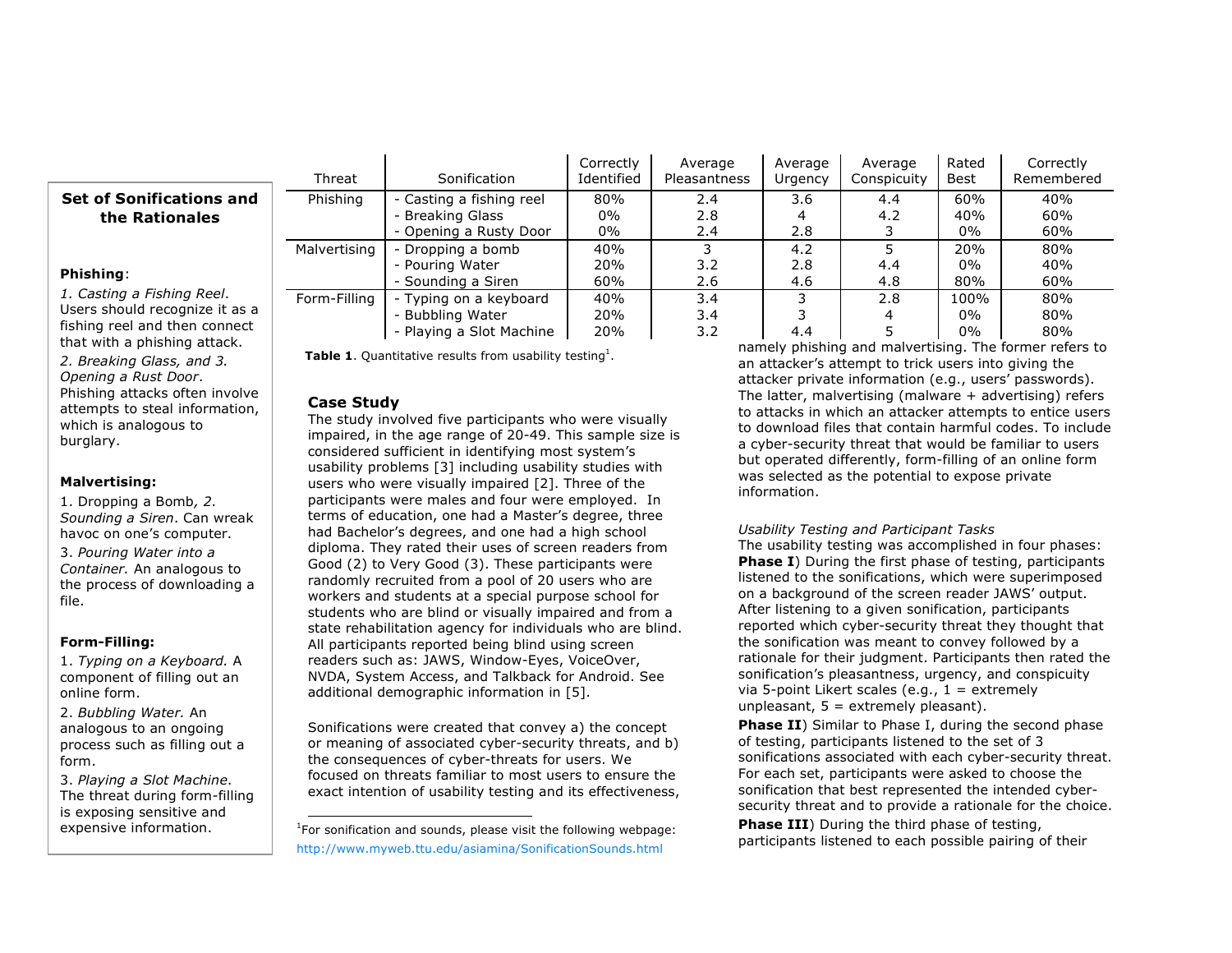choices for the best sonifications of each cyber-security threat. For each pair, participants rated the discriminability of the sonifications on the 5-point Likert scale. During this phase of testing, sonifications were not superimposed onto a JAWS output background. During this phase of testing, participants judged how similar or dissimilar were the sonifications.

**Phase IV**) During the fourth stage of testing, participants again listened to each of the sonifications, which were superimposed on a background of JAWS output. After each sonification, participants were asked whether they remembered what cyber-security threat that sonification was meant to convey. If they answered "yes," participants were asked to report what they thought was the intended cyber-security threat.

*Chosen Earcon-Based Sonification Approach* The *representational* sonification was chosen mainly for two reasons. First, we wanted to create sounds that could convey their *intended meanings* with *little-to-no* user training. Second, we hypothesized that, to reduce their cognitive loads, individuals with visual impairments heavily utilize natural sounds. Each project team member independently searched online sound repositories (e.g., www.sounddogs.com) for natural sounds representing phishing, malvertising, and form-filling. Approximately sixty percent more candidate sounds than needed were chosen. Each team member selected and ranked three sounds considered to be the best potential sonification for each cybersecurity threat. The highly ranked sonifications for each threat were usability tested in order to investigate whether users would i) hear the indicator when triggered, ii) identify what cyber-security threat a given indicator was meant to convey, and iii) react appropriately to the indicator. Figures  $1 - 3$  illustrate the sonifications for some of the security threats.

#### *Results and Discussion*

Table 1 provides a summary of the major quantitative results from the usability testing. Review of the table suggests the following.

- ! Users correctly identified the cyber-security threat associated with certain sonifications. For example, 80% of users correctly identified that the "casting a fishing reel" sonification warned of a phishing attack. This finding suggests that it is possible to develop sonified cyber-security threat indicators that users intuitively understand.
- ! Users failed to correctly identify the cyber-security threat associated with certain other sonifications. However, once told the intended sonification-threat mapping, users were able to remember that pairing when tested later. This finding suggests that users' abilities to recognize that a given sonification warns of a given attack could increase as they use such a system or with training.
- ! There did not seem to be a relation (positive or negative) between pleasantness and the likelihood that 1) the sonification would be correctly identified without training, 2) the sonification's intended meaning would be correctly remembered at the end of the testing session or 3) the sonification would be picked as the best sonification for that cyber-security threat type.

#### **Conclusions and Next Steps**

The results of initial usability testing were promising in that it is possible to develop sonified cyber-security threat indicators that users intuitively understand. Future research should explore ways to optimize various facets of the sonification development process. For example, the process of finding and selecting candidate sonifications was cumbersome; it would be advantageous to develop ways to fully or partially automate that process.

## **Acknowledgment**

This work is supported by National Science Foundation under award number CNS-1347521. Thanks to Yuanlin Zhang, Fethi Inan, Thomas Hughes, John Rose, Miriam Armstrong, and Tim Salau for the discussion and conducting the usability testing sessions.